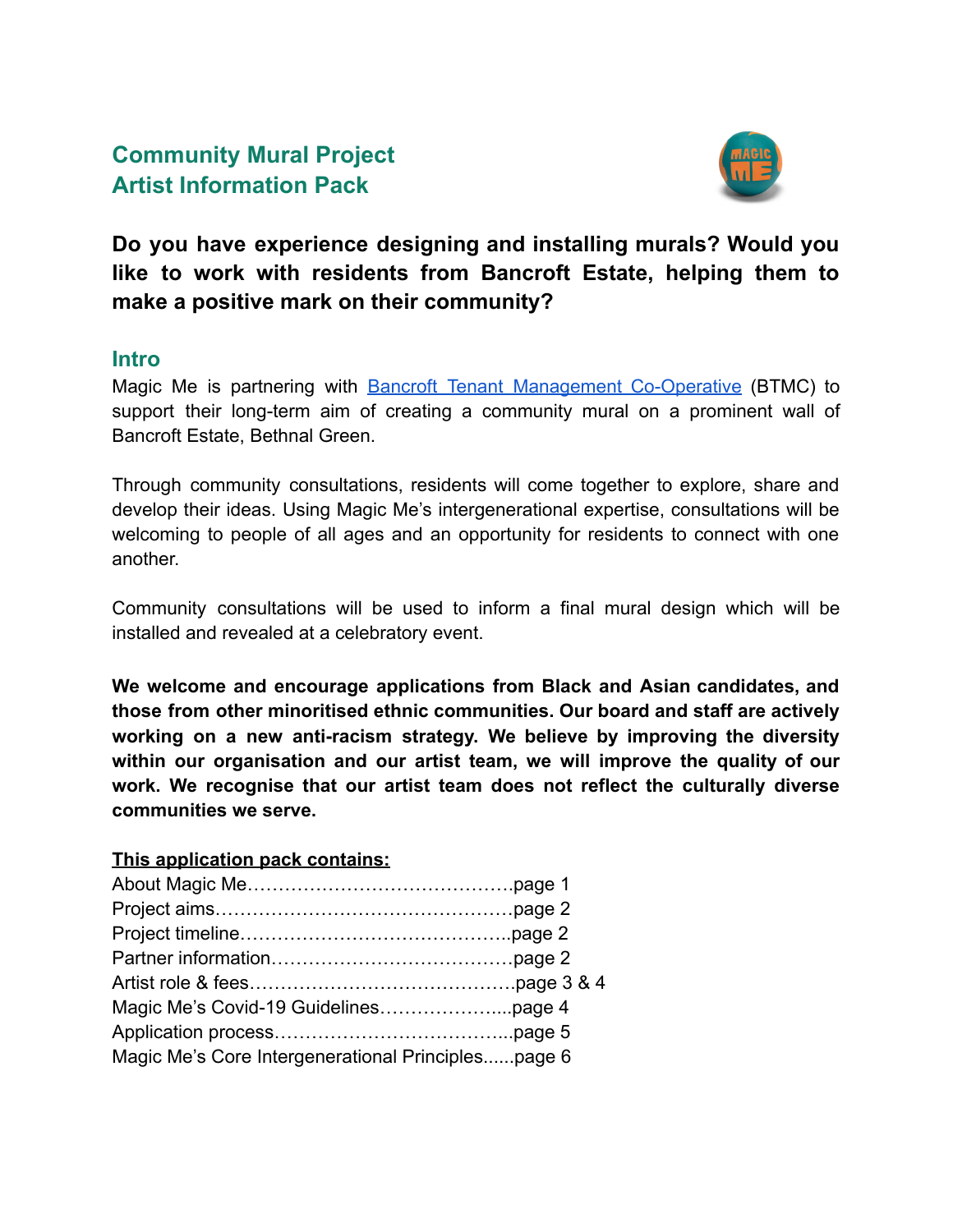#### **About Magic Me**

Since 1989, [Magic](https://magicme.co.uk/) Me has pioneered intergenerational arts practice. Through high-quality arts projects, our mission is to bring younger and older people together to combat loneliness and ageism.

Projects are designed by professional artists to provide a space for people of all ages, backgrounds, faiths and ethnicities to meet and create work that fosters understanding and breaks down barriers. We work in partnership with schools, care homes, housing associations, sheltered housing schemes and arts, community and cultural organisations.



Photo by Samia Meah during Quality Street, connecting different generations in Leyton.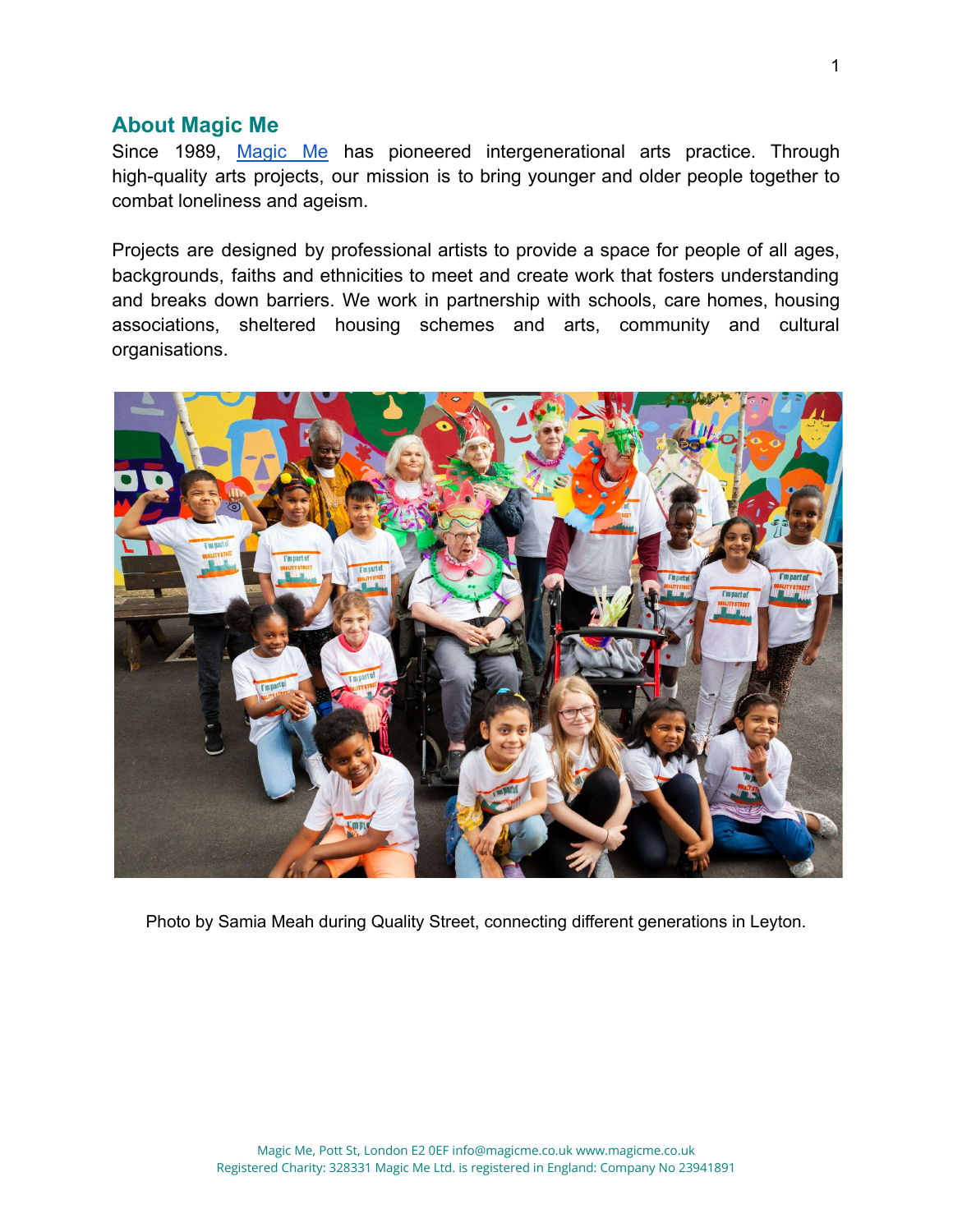### **Project aims**

Through a partnership with Magic Me, BTMC aim to:

- Improve the places and spaces that matter to residents of Bancroft Estate
- Build stronger relationships in and across Bancroft Estate

The project will be part of wider refurbishment of the playground area.

# **Project timeline**

| <b>Dates</b>  | <b>Project activity</b>            |
|---------------|------------------------------------|
| w/c 25 July   | Community consultation event x2    |
| w/c 1 August  |                                    |
| w/c 15 August | Mural installation                 |
| w/c 22 August |                                    |
| End of August | Mural reveal and celebration event |

**Please note project activity will be based in Bethnal Green, East London and may take place on weekdays and weekends.**

#### **Partner information**

BTMC is a resident-led co-operative that manages the caretaking and general upkeep of Bancroft Estate.

Alongside day-to-day management, they provide support to residents, including emergency response support during the pandemic, and bring the community together through resident groups and celebratory events. There is currently an active Men's Elders Group, Women's Group and Community Garden Project.

The estate is made up of majority families with children, as well as a significant population of older people, some living independently others within intergenerational households. At least 50% of families living on the estate are Bangladeshi.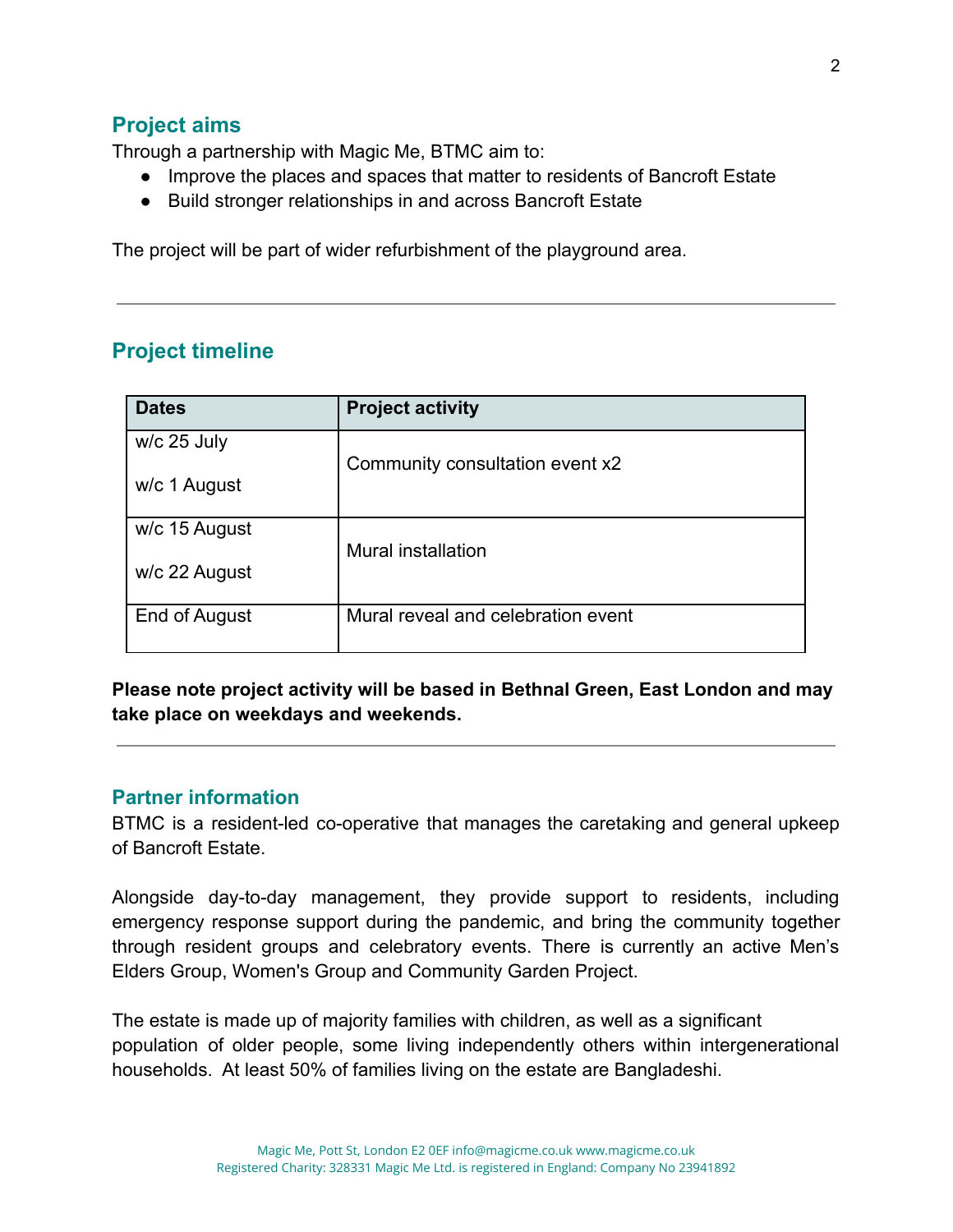Community consultations will be open to all residents, however BTMC have outlined the following target groups:

- Families with young children
- Young adults  $16 25$
- Older adults 50+

## **Artist role**

We are looking for an artist to:

- Plan and facilitate community consultations alongside Magic Me
- Produce a final mural design
- Install the mural

You will work closely with the **Project Manager, Emily Bird**, to plan community consultations in line with Magic Me's Intergenerational Principles (see page 6) and ensure project activity takes into account the context and particular needs of residents living on Bancroft Estate. BTMC will lead on resident engagement and be present at in-person activity.

#### **Is this project right for you?**

This opportunity would suit artists who like to work in collaboration with others and who are also proactive and motivated when working independently. It would suit artists keen to develop intergenerational skills and for whom inclusion is at the heart of their practice.

Contracted as a freelance artist, you will be managed by the Project Manager and receive regular support, resources and supervision throughout. Regular check in's will be built into the project.

#### **Experience & Skills**

*Essential*

- Experience of designing and installing murals
- Experience of working in collaboration with community groups
- Experience of facilitating creative workshops or discussions with community groups
- Experience of working with a wide range of people of different backgrounds
- The ability to support people, who may not see themselves as creative or artistic, to explore and articulate their ideas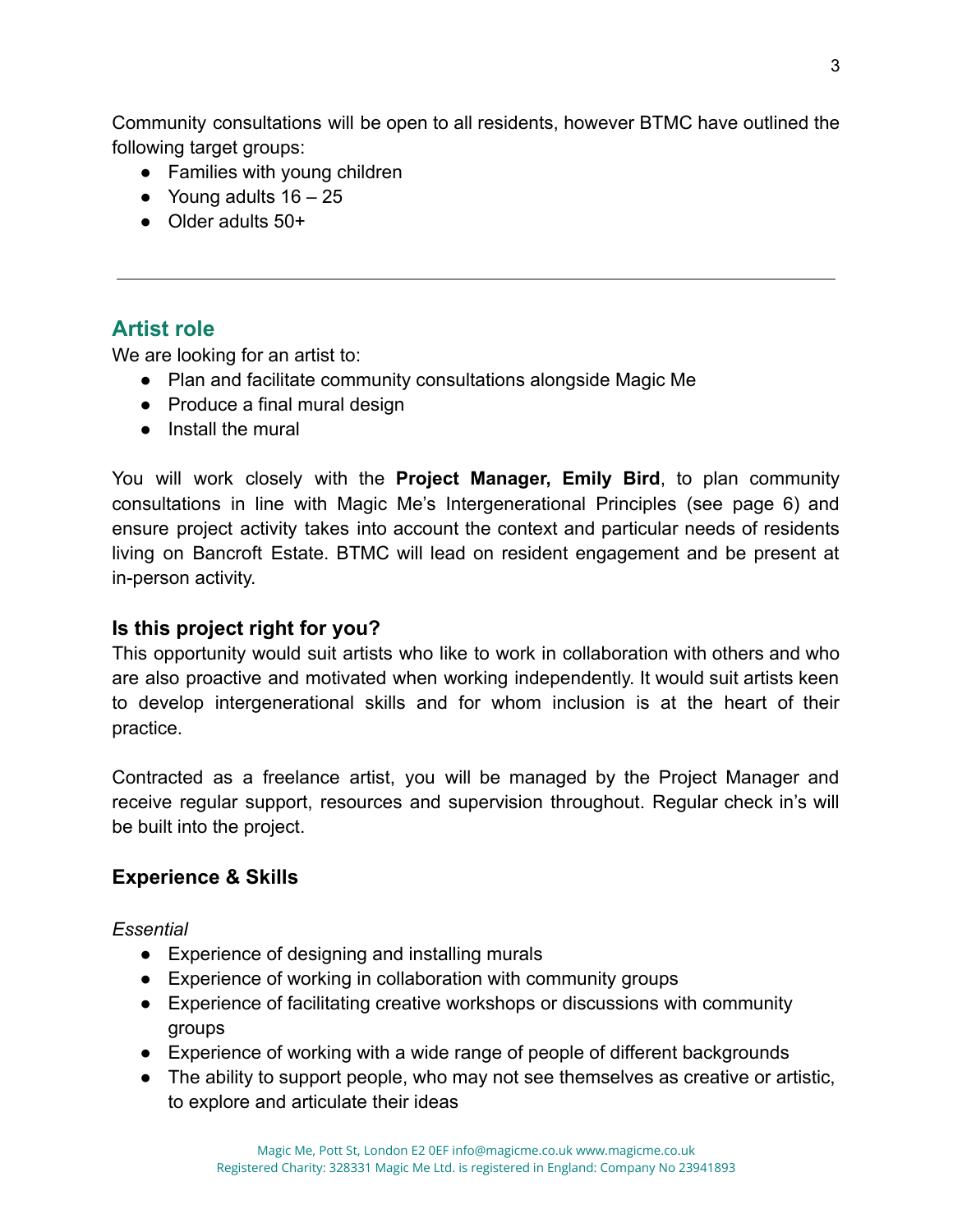• The ability to retain the integrity of other people's ideas when developing a mural design

#### *Desirable*

- Experience of working with target groups of older adults (50+), young adults (16 25), families with young children
- Experience of working with intergenerational groups
- Experience designing activities which support participants with a range of access **requirements**
- Personal or professional connection to Tower Hamlets

### **Fees**

*This project is paid at Magic Me's artist daily rate of £252.*

You will have a total of 12 days to be used flexibly over the duration of the project as agreed in advance with the Project Manager. This will include:

- Attending planning meetings with Magic Me
- Delivery of community consultations (2x half day sessions tbc)
- Producing a final mural design
- Installation of the mural
- Attending a project evaluation meeting

# **Production budget**

Magic Me has a budget of £1,000 to cover materials and equipment needed to install the mural.

# **Magic Me's COVID Guidelines**

This project will be delivered in-person, however some meetings may take place remotely via Zoom or Microsoft Teams. We expect all artists to work in line with any government restrictions and Magic Me will provide a Risk Assessment for project activity.

Magic Me has a COVID-19 Policy which will be used throughout the project and can be provided on request. Artists will be required to take a Lateral Flow Test, provided by Magic Me, before in-person activity.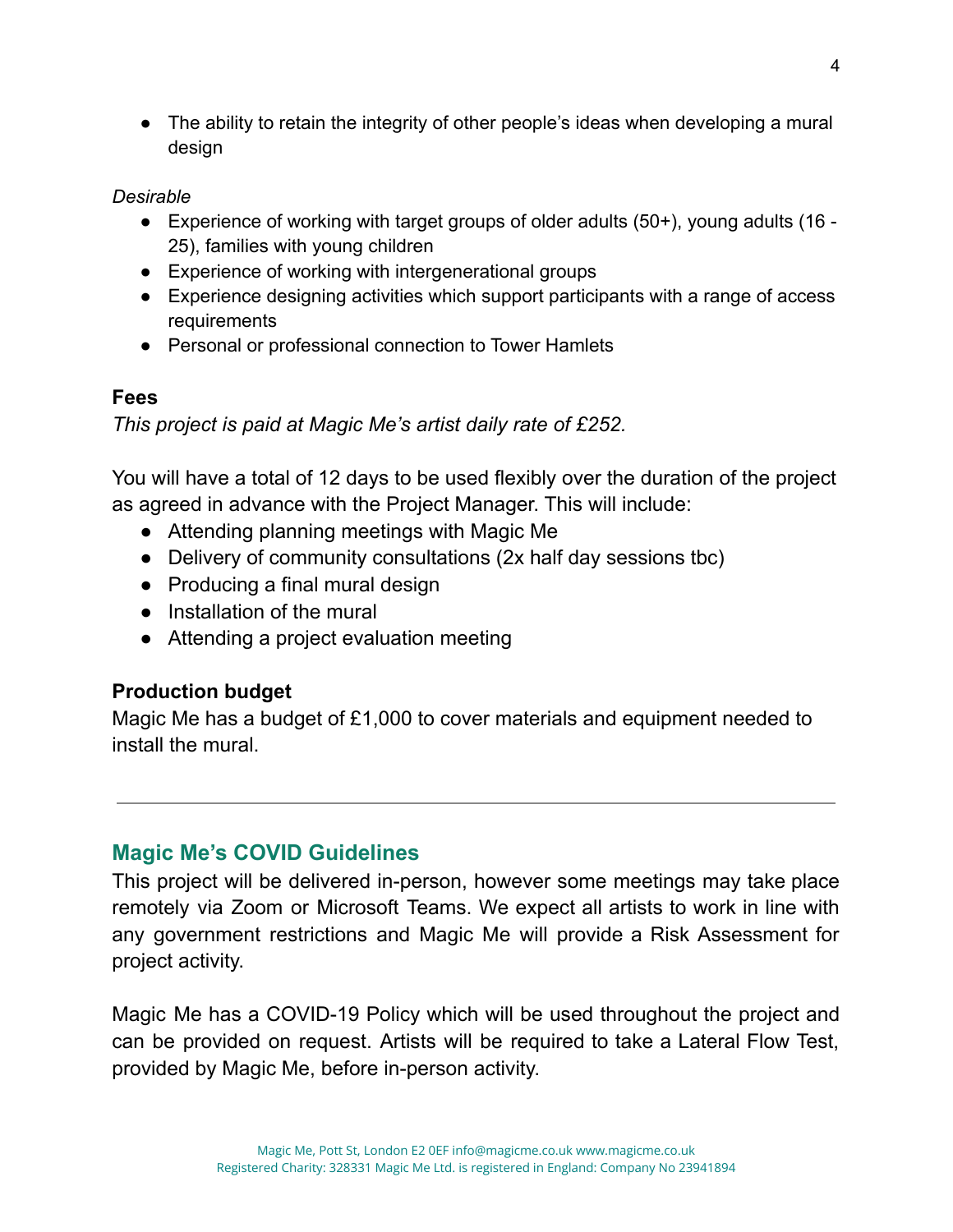### **Application process**

- 1. Applications submitted to Magic Me by Monday 13 June, 5pm
- 2. Magic Me will shortlist up to 6 applicants
- 3. Successful applicants will be invited to interview on w/c Monday 27 June
- 4. Final decision made and successful applicant contacted by Wednesday 29 June

#### **How to apply**

Please send the following information in writing (2x A4 maximum) or via video message (5 mins maximum):

- Information about your practice, including links to your website or social media channels
- Examples of murals you have executed relevant to this project (please include photos and descriptions of the project / mural)
- Details of relevant experience and skills (please make sure you include details of essential experience and skills outlined above)
- An example of an arts or discussion based activity you might deliver in a community consultation with residents of Bancroft Estate

This role is subject to an Enhanced DBS check and references. The post holder is expected to be aware of, and work within, Magic Me's policies for Safeguarding Children and Young People and Safeguarding Vulnerable Adults.

#### **Deadline to apply Monday 13 June, 5pm**

## **Please send your application or any questions to Emily Bird, Project Manager: [emilybird@magicme.co.uk](mailto:emilybird@magicme.co.uk)**

If you would like an informal chat about the role please call Emily on **07401 400 101** (Usual working days are Monday - Friday, 9.30am - 5.30pm)

We are committed to being as accessible as possible, wherever we can, including application processes. We welcome any questions, feedback and suggestions or to discuss access requirements.

*This project is funded by The National Lottery.*